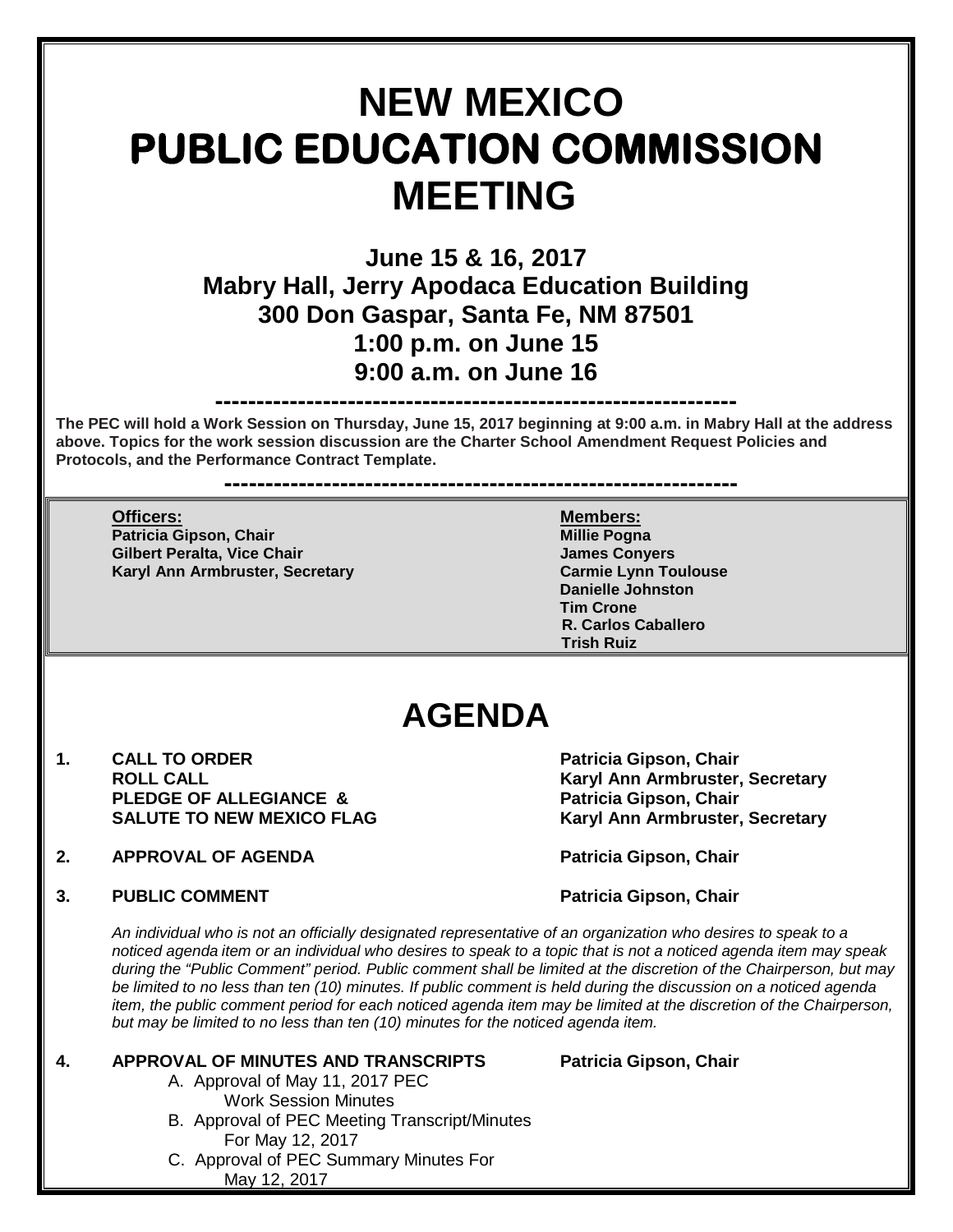| 5. | <b>DISCUSSION AND POSSIBLE ACTION ON</b><br><b>CHARTER SCHOOL AMENDMENTS</b><br>A. Turquoise Trail Charter School<br>Increase to Enrollment Cap<br>i.<br>B. Estancia Valley Classical Academy<br><b>Enrollment Cap Increase</b>                                                                                                                                                                                                                                                              | <b>Katie Poulos, Director</b><br><b>Options for Parents and Families</b> |
|----|----------------------------------------------------------------------------------------------------------------------------------------------------------------------------------------------------------------------------------------------------------------------------------------------------------------------------------------------------------------------------------------------------------------------------------------------------------------------------------------------|--------------------------------------------------------------------------|
| 6. | <b>DISCUSSION AND POSSIBLE ACTION ON</b><br><b>ACCEPTANCE OF 2016 NEW CHARTER</b><br><b>SCHOOL APPLICATIONS</b><br>A. Albuquerque Collegiate Charter School<br><b>B.</b> Altura Preparatory School                                                                                                                                                                                                                                                                                           | Patricia Gipson, Chair                                                   |
| 7. | <b>DISCUSSION AND POSSIBLE ACTION ON</b><br><b>ACCEPTANCE AND APPROVAL OF</b><br><b>TEMPORARY CONTRACTS FOR RENEWAL</b><br><b>SCHOOLS</b><br>A. New America School - Las Cruces<br><b>B.</b> Walatowa Charter School<br>C. McCurdy Charter School<br>D. La Tierra Montessori Charter School<br>E. MAS Academy<br>F. Coral Community Charter School<br>G. SW Aeronautics, Mathematics, and Science Academy<br>H. Southwest Secondary Learning Center<br>Southwest Preparatory Learning Center | Patricia Gipson, Chair                                                   |
| 8. | <b>DISCUSSION AND POSSIBLE ACTION ON</b><br>PED RECOMMENDATION TO COMMENCE                                                                                                                                                                                                                                                                                                                                                                                                                   | <b>Katie Poulos, Director</b><br><b>Options for Parents and Families</b> |
|    | <b>REVOCATION PROCEEDINGS FOR</b><br>DZIL DITL'OOI SCHOOL OF EMPOWERMENT,<br><b>ACTION AND PERSEVERANCE BECAUSE OF</b><br><b>LEGAL NON-COMPLIANCE, LACK OF</b><br><b>APPROPRIATE FISCAL MANAGEMENT AND</b><br>OTHER CONCERNS ABOUT SCHOOL OPERATIONS                                                                                                                                                                                                                                         |                                                                          |
| 9. | <b>REPORT FROM OPTIONS FOR PARENTS &amp; THE</b><br><b>CHARTER SCHOOL DIVISION--DISCUSSION AND</b><br><b>POSSIBLE ACTIONS</b>                                                                                                                                                                                                                                                                                                                                                                | <b>Katie Poulos, Director</b><br><b>Options for Parents and Families</b> |